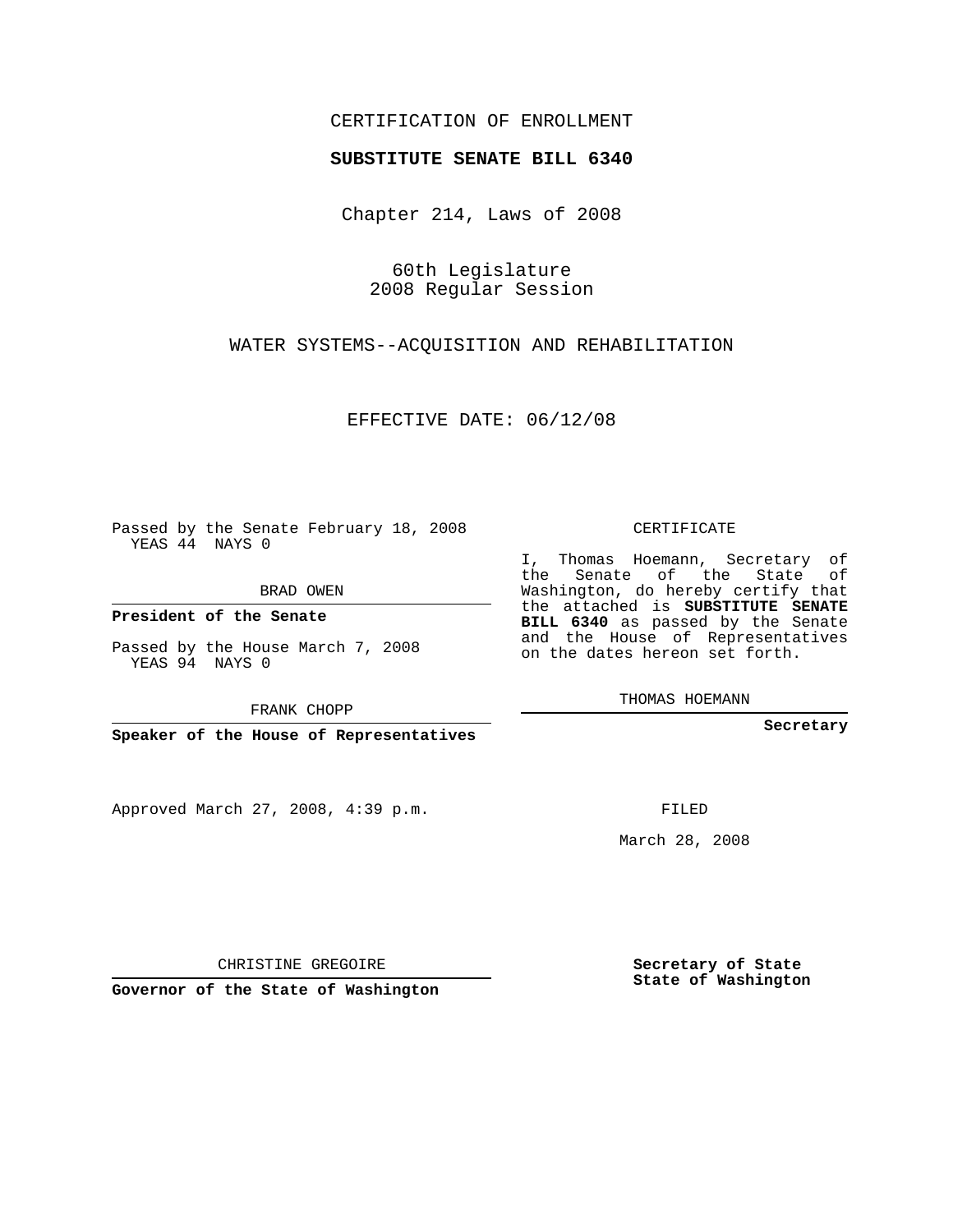# **SUBSTITUTE SENATE BILL 6340** \_\_\_\_\_\_\_\_\_\_\_\_\_\_\_\_\_\_\_\_\_\_\_\_\_\_\_\_\_\_\_\_\_\_\_\_\_\_\_\_\_\_\_\_\_

\_\_\_\_\_\_\_\_\_\_\_\_\_\_\_\_\_\_\_\_\_\_\_\_\_\_\_\_\_\_\_\_\_\_\_\_\_\_\_\_\_\_\_\_\_

Passed Legislature - 2008 Regular Session

### **State of Washington 60th Legislature 2008 Regular Session**

**By** Senate Water, Energy & Telecommunications (originally sponsored by Senators Rockefeller, Morton, Sheldon, Swecker, Hobbs, Berkey, and Kilmer)

READ FIRST TIME 01/18/08.

 AN ACT Relating to water system acquisition and rehabilitation; adding a new section to chapter 70.119A RCW; and creating new sections.

BE IT ENACTED BY THE LEGISLATURE OF THE STATE OF WASHINGTON:

 NEW SECTION. **Sec. 1.** The legislature finds that it is the state's policy to maintain the highest quality and reliability of drinking water supplies to all citizens of the state. Small water systems may face greater challenges in this regard because of declining quality in water sources, catastrophic events such as flooding that impair water sources, the age of the system's infrastructure, saltwater intrusion into water sources, inadequate rate base for conducting necessary improvements, and other challenges. In response to these needs, the water system acquisition and rehabilitation program was created through biennial budget law, and through the current biennium has a total of nine million seven-hundred fifty thousand dollars toward assisting dozens of water systems to improve the quality of water supply service to thousands of customers.

 It is the purpose of this act to establish an ongoing water system acquisition and rehabilitation program, to direct a review of the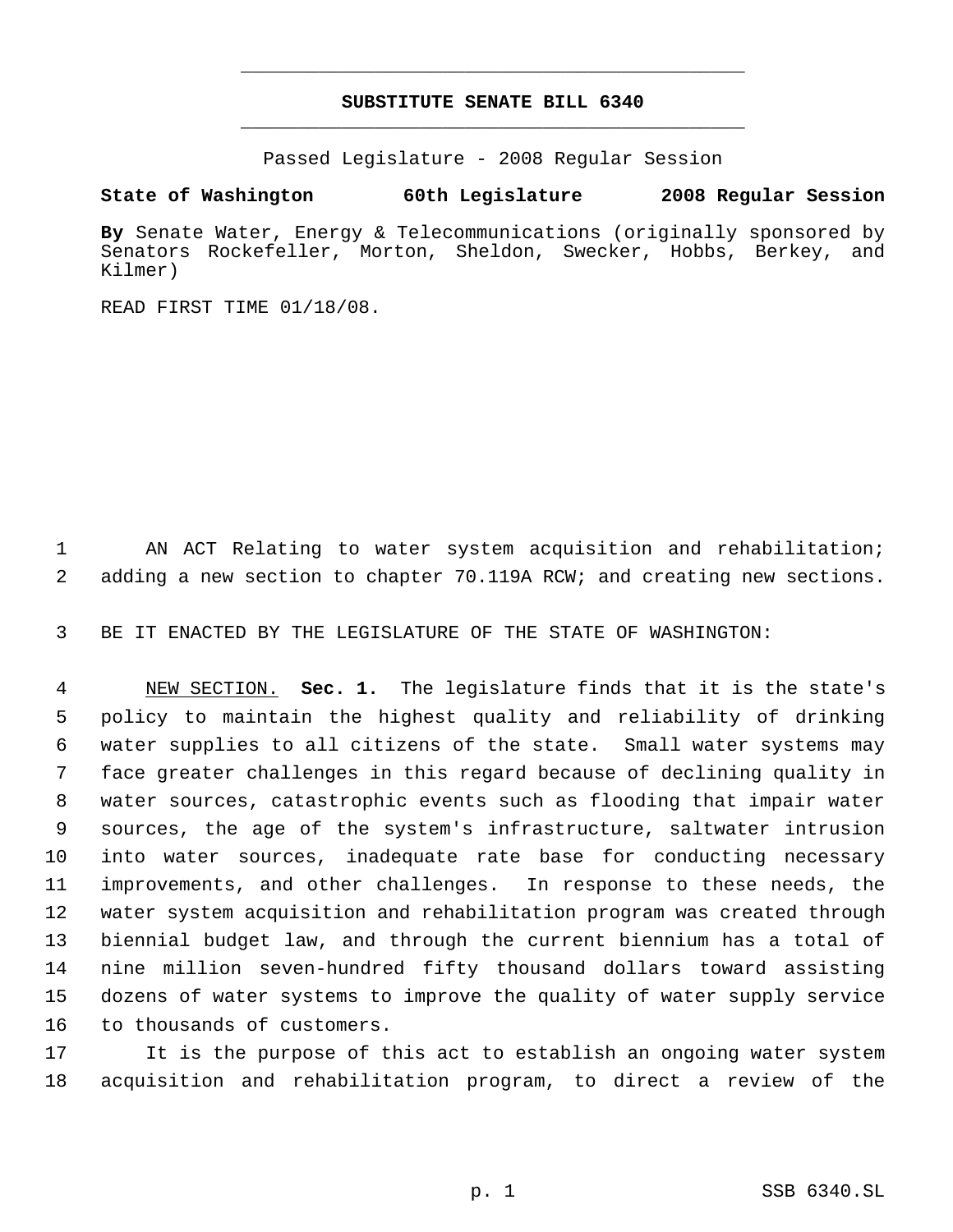program to date, and to provide for recommendations for strengthening the program and increasing the financial assistance available under the program.

 NEW SECTION. **Sec. 2.** A new section is added to chapter 70.119A RCW to read as follows:

 Subject to the availability of amounts appropriated for this specific purpose, the department shall provide financial assistance through a water system acquisition and rehabilitation program, hereby created. The program shall be jointly administered with the public works board and the department of community, trade, and economic development. The agencies shall adopt guidelines for the program using as a model the procedures and criteria of the drinking water revolving loan program authorized under RCW 70.119A.170. All financing provided through the program must be in the form of grants that partially cover project costs. The maximum grant to any eligible entity may not exceed twenty-five percent of the funds allocated to the appropriation in any fiscal year.

 NEW SECTION. **Sec. 3.** (1) The department of health, in consultation with the public works board, shall prepare a report on the water system acquisition and rehabilitation program in section 2 of this act and make recommendations regarding strengthening the program and increasing the financial assistance provided through the program.

(2) The report shall:

 (a) Identify the state's policies and objectives regarding water system management, operation, and regulation, including regionalization, satellite management, and prevention of the proliferation of small water systems; and

 (b) Review the program's projects initiated and completed to date, and other state funding assistance for water system acquisition and rehabilitation.

 (3) The report shall also review and make recommendations on the following:

(a) Funding levels and funding sources;

(b) The form of assistance provided, whether grants or loans;

(c) Funding cycles, including an annual or open cycle;

(d) Eligibility of group B systems for assistance;